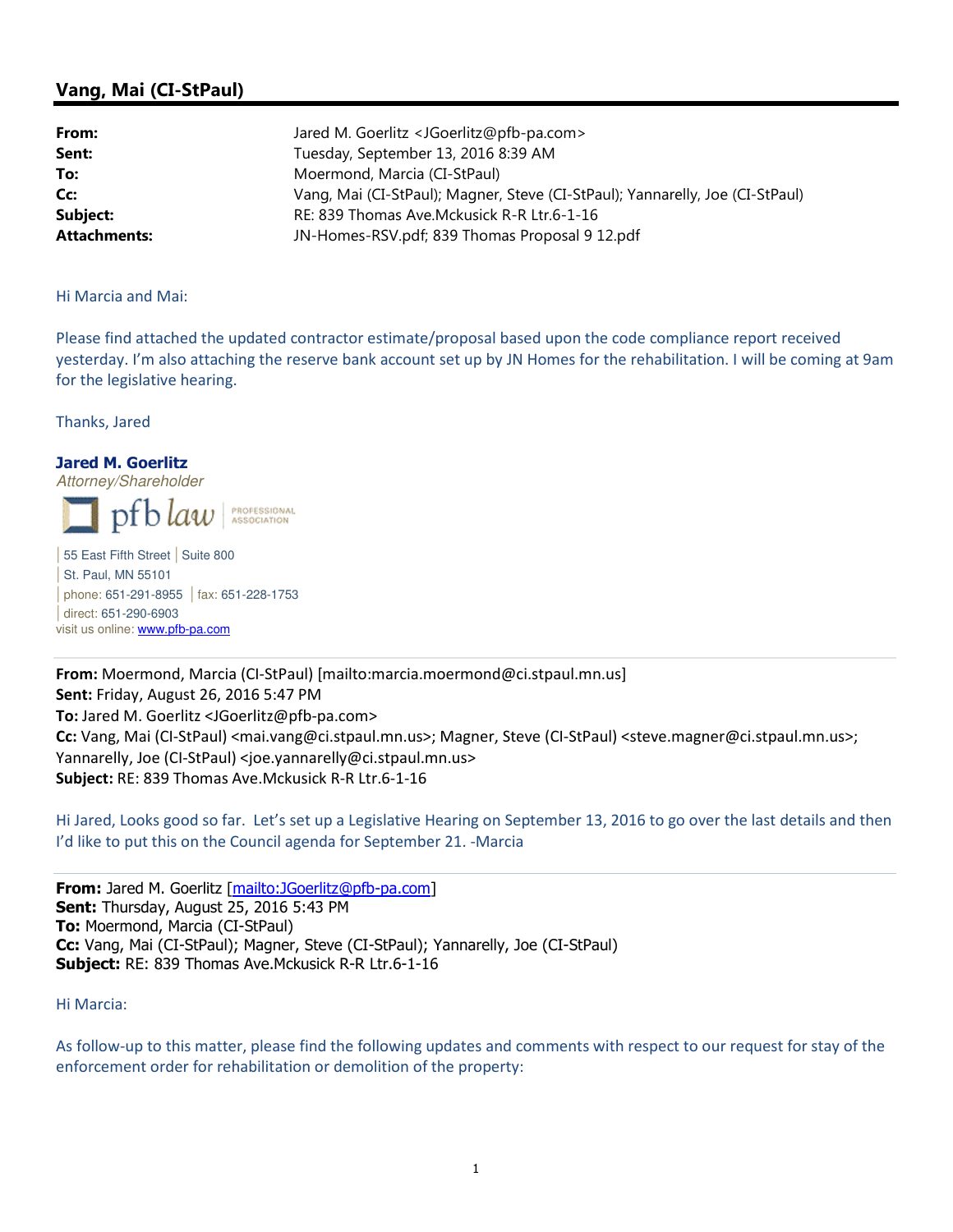- 1. Beginning August 10, 2016 (the first day it held title), my client took possession and immediately cleaned up the yard and started work on cleaning out and cleaning upon the inside of the property. It was fully cleaned out when the Code Compliance Inspection was done. Jim Seager should confirm this.
- 2. Vacant building permit my client would like to postpone the payment of the fee, if possible
- 3. New performance bond paid, please see the attached receipt
- 4. New Code Compliance Inspection The city's records will show that this was ordered and the fee paid on August 10, 2016 (first day we had title) once we confirmed Mr. McKusick was willing to turn over possession. Jim Seager has been out to the property and we are waiting on the report. He commented that the property should not be demolished.
- 5. Contractor estimate and timetable to complete the work please see the attached current contractor estimate based upon the old code compliance report. We will update the estimate and provide timetables to complete work once we get the new code compliance report.
- 6. JN Homes financial ability to pay for the work Once we have the final estimate, we will be provide a bank account or line of credit specifically designated for this project. In short, my clients have the money, but we thought this was an easy solution for showing the ability to pay.

Please let me know of any thoughts or concerns regarding the above. Once we get the code compliance report, we will finalize the above and submit it to you for review and comment.

Thanks, Jared

# Jared M. Goerlitz

Attorney/Shareholder

 $pfblaw$ **PROFESSIONAL**<br>ASSOCIATION

| 55 East Fifth Street | Suite 800 | St. Paul, MN 55101 | phone: 651-291-8955 | fax: 651-228-1753 | direct: 651-290-6903 visit us online: **www.pfb-pa.com** 

From: Moermond, Marcia (CI-StPaul) [mailto:marcia.moermond@ci.stpaul.mn.us] Sent: Thursday, July 28, 2016 2:34 PM To: Jared M. Goerlitz <JGoerlitz@pfb-pa.com> Cc: Vang, Mai (CI-StPaul) <mai.vang@ci.stpaul.mn.us>; Magner, Steve (CI-StPaul) <steve.magner@ci.stpaul.mn.us>; Yannarelly, Joe (CI-StPaul) <joe.yannarelly@ci.stpaul.mn.us> Subject: RE: 839 Thomas Ave.Mckusick R-R Ltr.6-1-16

### My comments in red.

My understanding is your client would like to act quickly to get a grant of time from the Council for completing/doing this rehab. I don't believe there will be sufficient time to get this matter on the August 17, 2016 agenda – everything would need to be done on the day you acquire the property. The next public hearing is September 7, 2016. I'd really like to have things from you by August 25<sup>th</sup>. That should give enough time for getting the needed sign-offs. (The Council doesn't meet on  $5<sup>th</sup>$  Wednesdays, so pretty much everyone will be gone the week of August 29<sup>th</sup>.)

### -Marcia

From: Jared M. Goerlitz [mailto:JGoerlitz@pfb-pa.com] Sent: Thursday, July 28, 2016 12:48 PM To: Moermond, Marcia (CI-StPaul)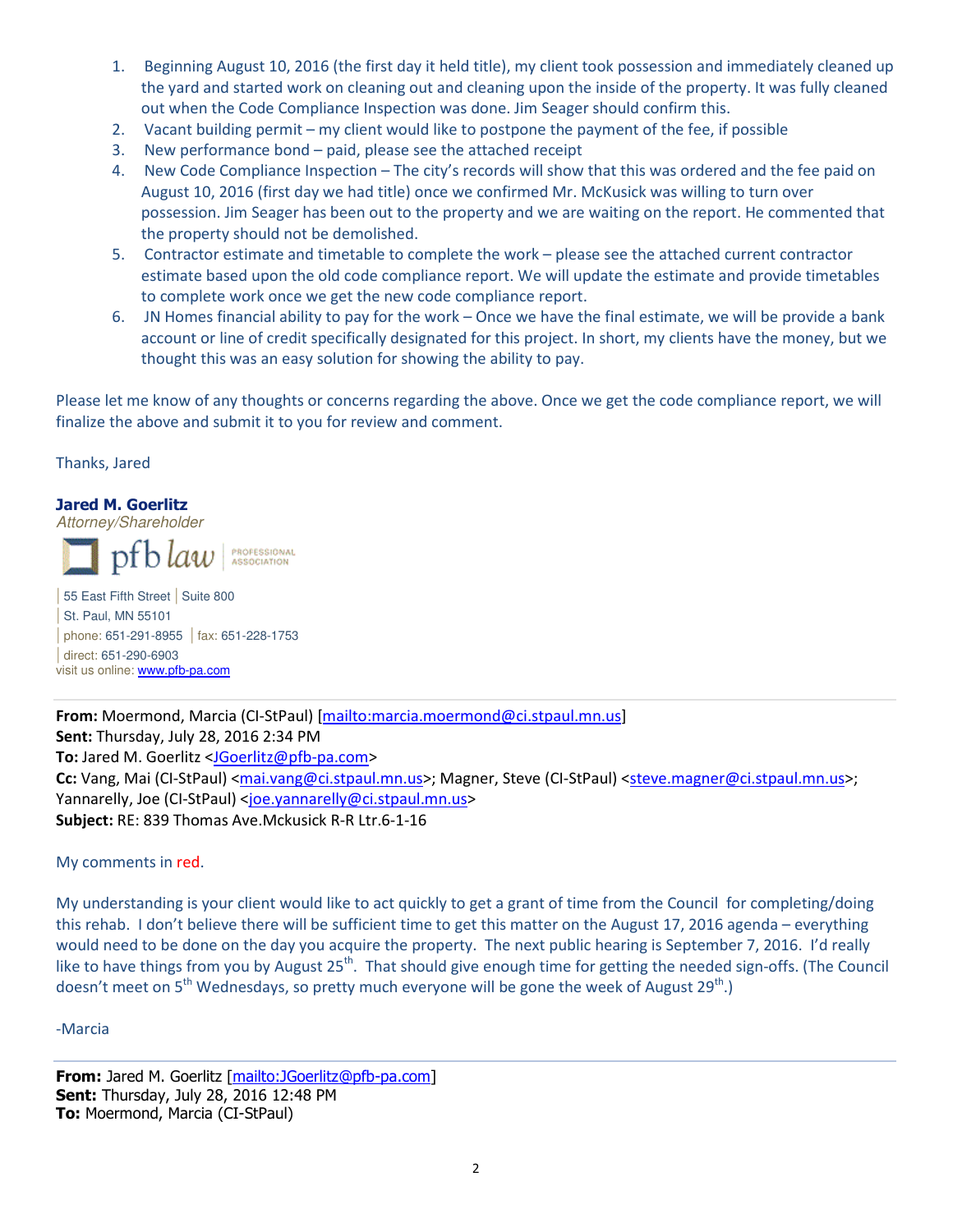# HI Marcia:

Given the phone calls from you and Mr. Magner, I'm assuming that Mr. McKusick has failed to remedy the abatement issues and the issues raised in the Code Compliance Report. The information we had received was that he was in the process of getting an inspection coordinated.

In any event, under the City Council Resolution, his 45 days have expired and our 30 days to request a stay of enforcement are pending. We are requesting a stay of enforcement and are prepared to take the next steps necessary to finalize the work. The question, of course, is how we need to go about getting that done. Mr. McKusick appears to still be possessing this property and JN Homes has no right to possession or title until after the redemption period expires, August 10, 2016 (redemption period expires 6 months for date of Order Confirming Sale dated, February 9<sup>th</sup>). Order attached for convenience. If the City has the authority to access the property with a representative of my client to go over the Code Compliance and indicate what additional work can be done, please advise. If we need to order a new Code Compliance Report and need to show the financial ability to perform in the meantime, we can certainly do that.

I see the current issues as follows:

- 1. Does JN Homes need to address a vacant building permit beginning August 10<sup>th</sup>? I believe I indicated the vacant building fee went to assessment. For some reason, this has not yet happened and the bill is due at this time.
- 2. Does JN Homes need to post a new performance bond beginning August  $10^{th}$ ? Yes
- 3. Does JN Homes need to order a new Code Compliance Inspection and if so, can we schedule now so the report is done on or about August  $10^{th}$ ? Yes and yes it would be helpful. I just talked to the building official about whether he will require a new one. As we suspected, because the current report is out of date and the ownership is changing, he will be looking for a new report. We discussed making the application now and letting staff know what your timing will be.
- 4. JN Homes will need a contractor estimate and timetable to complete the work, but cannot gain legal possession until August 10<sup>th</sup> Yes
- 5. JN Homes needs to show the financial ability to pay for the work and can likely do so at anytime. Yes

Thanks, Jared Jared M. Goerlitz Attorney/Shareholder PROFESSIONAL | 55 East Fifth Street | Suite 800 | St. Paul, MN 55101

| phone: 651-291-8955 | fax: 651-228-1753 | direct: 651-290-6903 visit us online: **www.pfb-pa.com** 

From: Vang, Mai (CI-StPaul) [mailto:mai.vang@ci.stpaul.mn.us] Sent: Wednesday, June 1, 2016 2:29 PM

To: mckusickbuildingservices@live.com

Cc: Magner, Steve (CI-StPaul) <steve.magner@ci.stpaul.mn.us>; Spong, Amy (CI-StPaul) <amy.spong@ci.stpaul.mn.us>; Yannarelly, Joe (CI-StPaul) <joe.yannarelly@ci.stpaul.mn.us>; Boulware, Christine (CI-StPaul)

<christine.boulware@ci.stpaul.mn.us>; Sheffer, Vicki (CI-StPaul) <vicki.sheffer@ci.stpaul.mn.us>; Jared M. Goerlitz <JGoerlitz@pfb-pa.com>

Subject: 839 Thomas Ave.Mckusick R-R Ltr.6-1-16